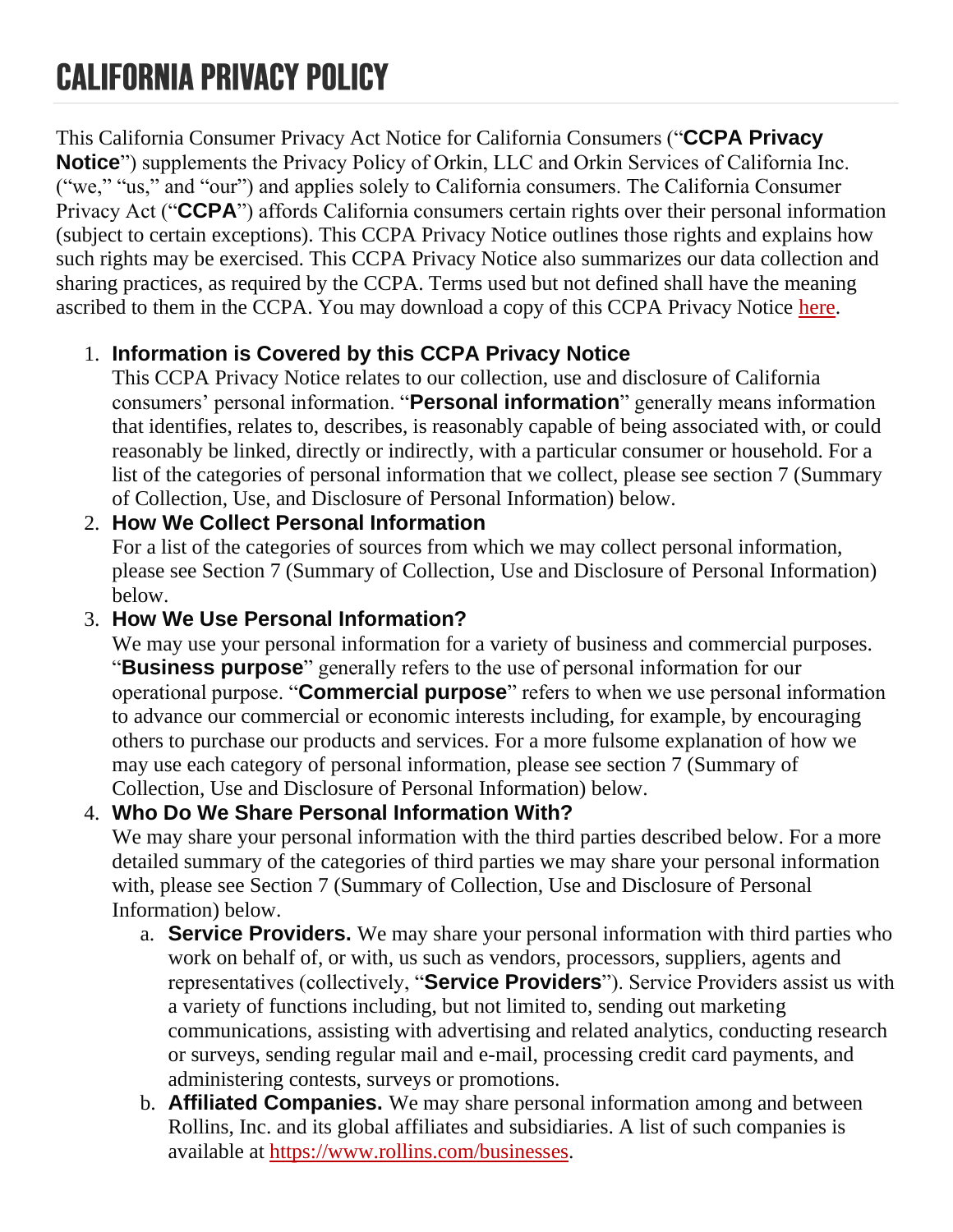- c. **Disclosures Under Special Circumstances.** We may disclose your personal information to third parties: (i) where we have a good faith belief that such disclosure is necessary to meet any applicable law, regulation, legal process or other legal obligation; (ii) when we believe disclosure is necessary to protect or prevent harm or financial loss; or (iii) to detect, investigate and help prevent security, fraud or technical issues.
- d. **Corporate Transactions.** We may share information, including, without limitation, Personal Information, to any of our affiliates or a third party or successor in the event of any actual or potential reorganization, conversion, merger, sale, joint venture, assignment, transfer or disposition of all or any portion of our ownership interest, business or operations (including, without limitation, in connection with bankruptcy or any similar proceedings), or assets.

## 5. **Do We Sell Personal Information?**

We do not sell personal information to third-parties. We also do not share any personal information with third-parties for the third-parties' marketing purposes.

## 6. **Do We Collect the Personal Information of Children?**

We do not knowingly collect or store any personal information from anyone under the age of 16. If we become aware that we have collected or stored personal information from an individual under age 16, we will remove his or her personal information from our files. If you are a parent or guardian and believe we may have inadvertently collected personal information from your child, please notify us immediately by sending an email to [privacy@orkin.com.](mailto:privacy@orkin.com)

## 7. **Summary of Collection and Disclosure of Personal Information.**

The table below summarizes our collection and sharing practices relating to personal information, including with respect to personal information we have collected, used and disclosed in the preceding 12 months.

| Category<br>οf<br><b>Personal</b><br><b>Informatio</b><br>n                                                                                                              | <b>Categories of</b><br><b>Sources of</b><br><b>Information</b>                                                                                                          | <b>Business/Commercial</b><br><b>Purposes for Collection</b>                                                                                                                                                   | <b>Categories of Third</b><br><b>Parties with Whom</b><br><b>Information Was Shared</b>                                                                                                                |
|--------------------------------------------------------------------------------------------------------------------------------------------------------------------------|--------------------------------------------------------------------------------------------------------------------------------------------------------------------------|----------------------------------------------------------------------------------------------------------------------------------------------------------------------------------------------------------------|--------------------------------------------------------------------------------------------------------------------------------------------------------------------------------------------------------|
| <b>Identifiers</b><br>Examples:<br>real name;<br>alias; postal<br>address;<br>address<br>where<br>service is<br>rendered;<br>telephone<br>numbers;<br>unique<br>personal | Individual<br>Consumer/<br>Customer;<br>Property<br>$\bullet$<br>Owners,<br>Landlords,<br>Real<br>Estate<br>Agencies,<br>Property<br>Managers,<br>Caretakers<br>, Social | Complete<br>$\bullet$<br>contracts for<br>our Services<br>as well as any<br>disclosures or<br>other<br>documents<br>required by<br>law.<br>Provide,<br>$\bullet$<br>develop,<br>maintain, and<br>improving our | Technology<br>Service<br>Provider for<br>Routing,<br>Scheduling,<br>Customer<br>Service, Service<br>Notifications,<br>Credit Card<br>Processors, and<br>Billing;<br><b>IT Service</b><br>Providers for |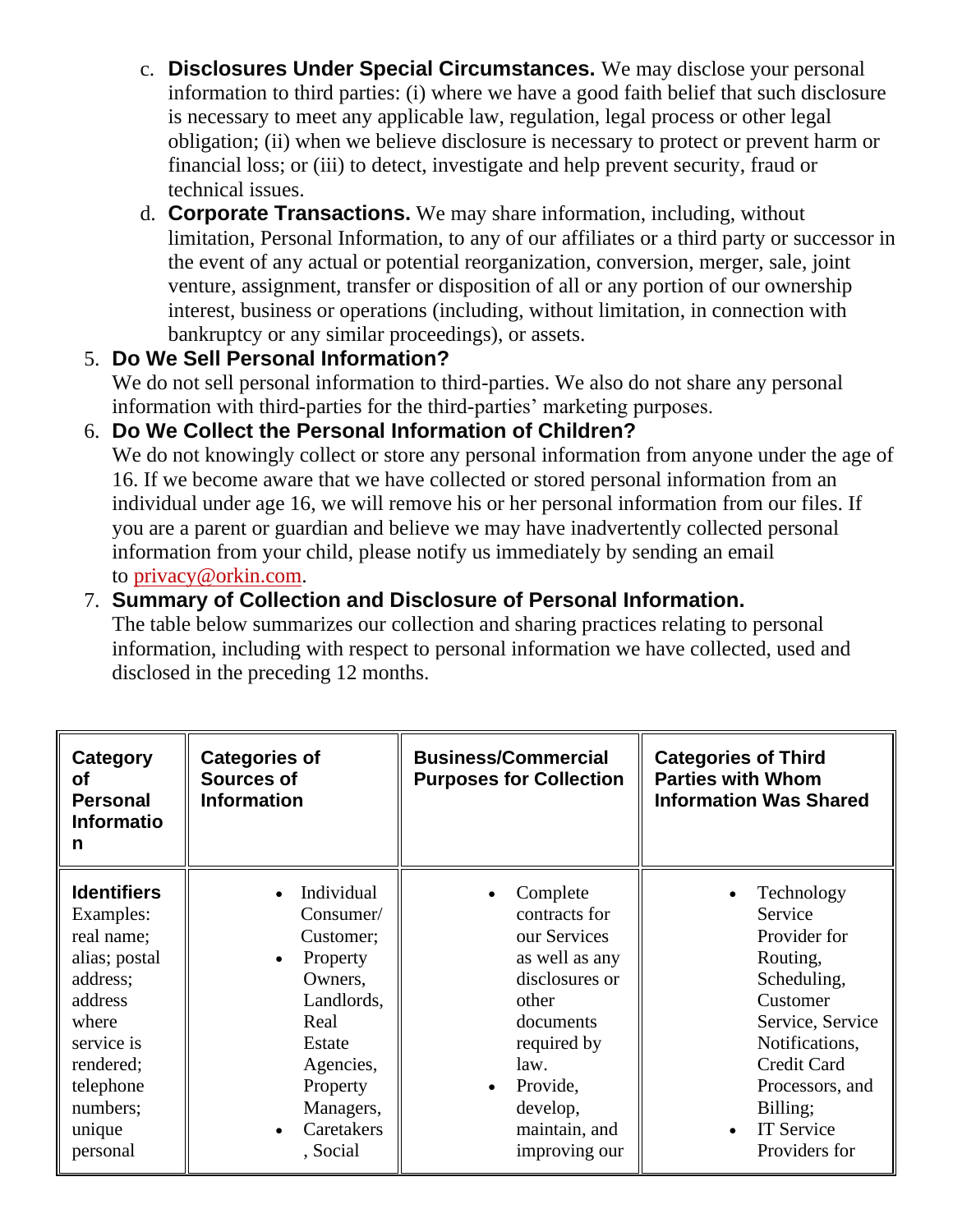| identifier;<br>online<br>identifier;<br>Internet<br>Protocol<br>Address;<br>email<br>address;<br>account<br>name, social<br>security<br>number,<br>driver's<br>license<br>number,<br>passport<br>number and<br>other similar<br>identifiers. | Service<br>Providers;<br>Service<br>$\bullet$<br>Contracts;<br>Service<br>$\bullet$<br>Records;<br><b>New</b><br>$\bullet$<br>Movers<br>Mailing<br>List; and<br>Mailing<br>$\bullet$<br>campaigns<br>using list<br>services. | products and<br>Services (e.g.<br>evaluating the<br>performance<br>of our staff,<br>assessing the<br>quality of our<br>products and<br>Services, and<br>helping us<br>improve our<br>Websites,<br>Apps, and<br>processes).<br>Process any<br>applications,<br>forms,<br>requests,<br>inquiries, or<br>other<br>information<br>submitted to<br>us.<br>Send<br>marketing<br>communicatio<br>ns,<br>promotional<br>offers, and<br>periodic<br>customer<br>satisfaction.<br>market<br>research or<br>quality<br>assurance<br>surveys.<br>Communicate<br>with you.<br>Administer<br>and process<br>payments.<br>Create and<br>update your<br>account.<br>Allow<br>creation of<br>and access to<br>an online | Customer<br>Satisfaction<br>Surveys/Feedba<br>ck;<br><b>Business</b><br>Process<br>Outsourcers<br>(BPOS);<br>Workforce<br>Optimization<br>Application<br>Providers (call<br>recordings and<br>speech<br>analytics);<br>Application<br>Support<br>Providers;<br>Debt Collectors;<br>and<br>Law Firms. |
|----------------------------------------------------------------------------------------------------------------------------------------------------------------------------------------------------------------------------------------------|------------------------------------------------------------------------------------------------------------------------------------------------------------------------------------------------------------------------------|--------------------------------------------------------------------------------------------------------------------------------------------------------------------------------------------------------------------------------------------------------------------------------------------------------------------------------------------------------------------------------------------------------------------------------------------------------------------------------------------------------------------------------------------------------------------------------------------------------------------------------------------------------------------------------------------------------|------------------------------------------------------------------------------------------------------------------------------------------------------------------------------------------------------------------------------------------------------------------------------------------------------|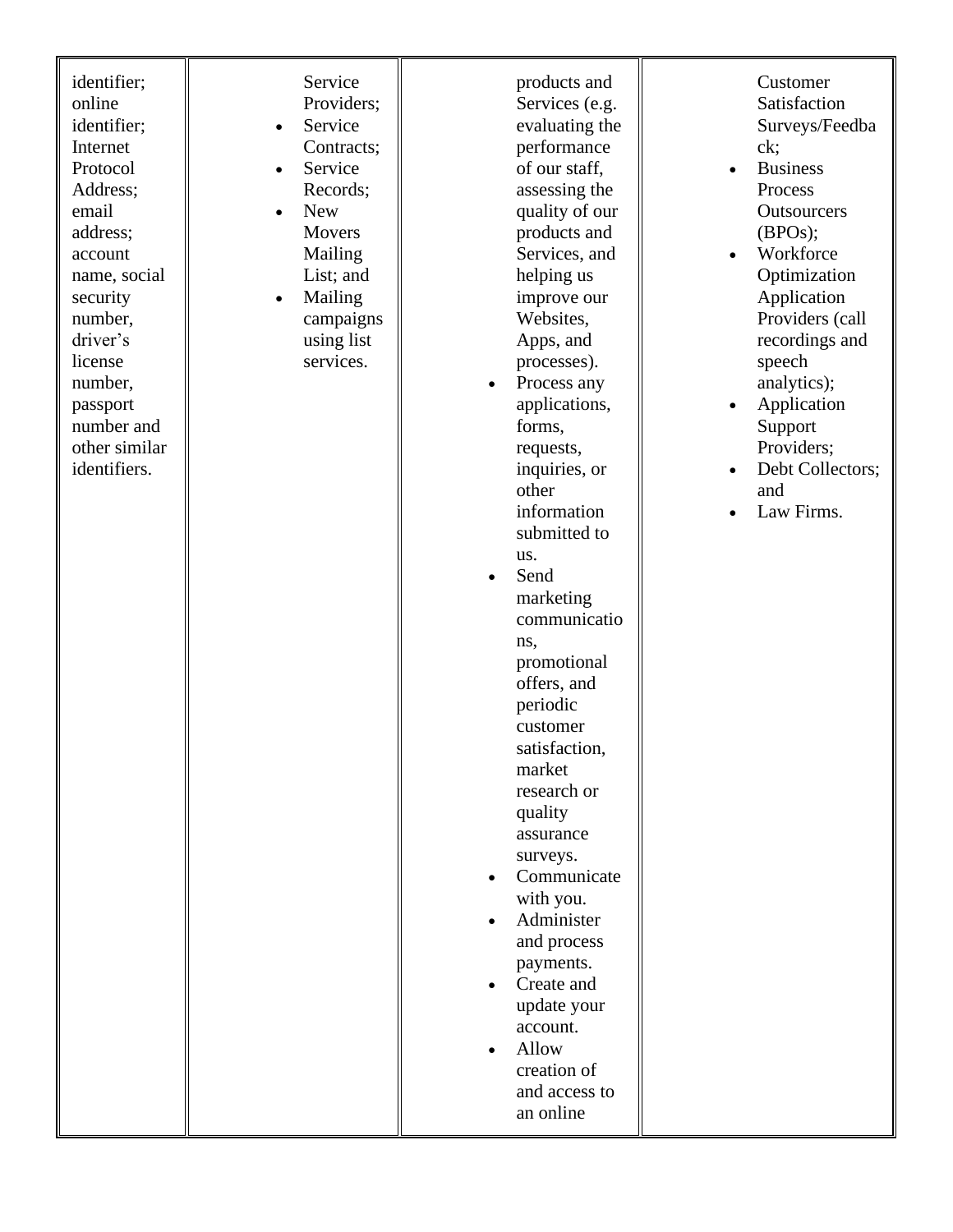| employment<br>relationship,<br>including, but |
|-----------------------------------------------|
|-----------------------------------------------|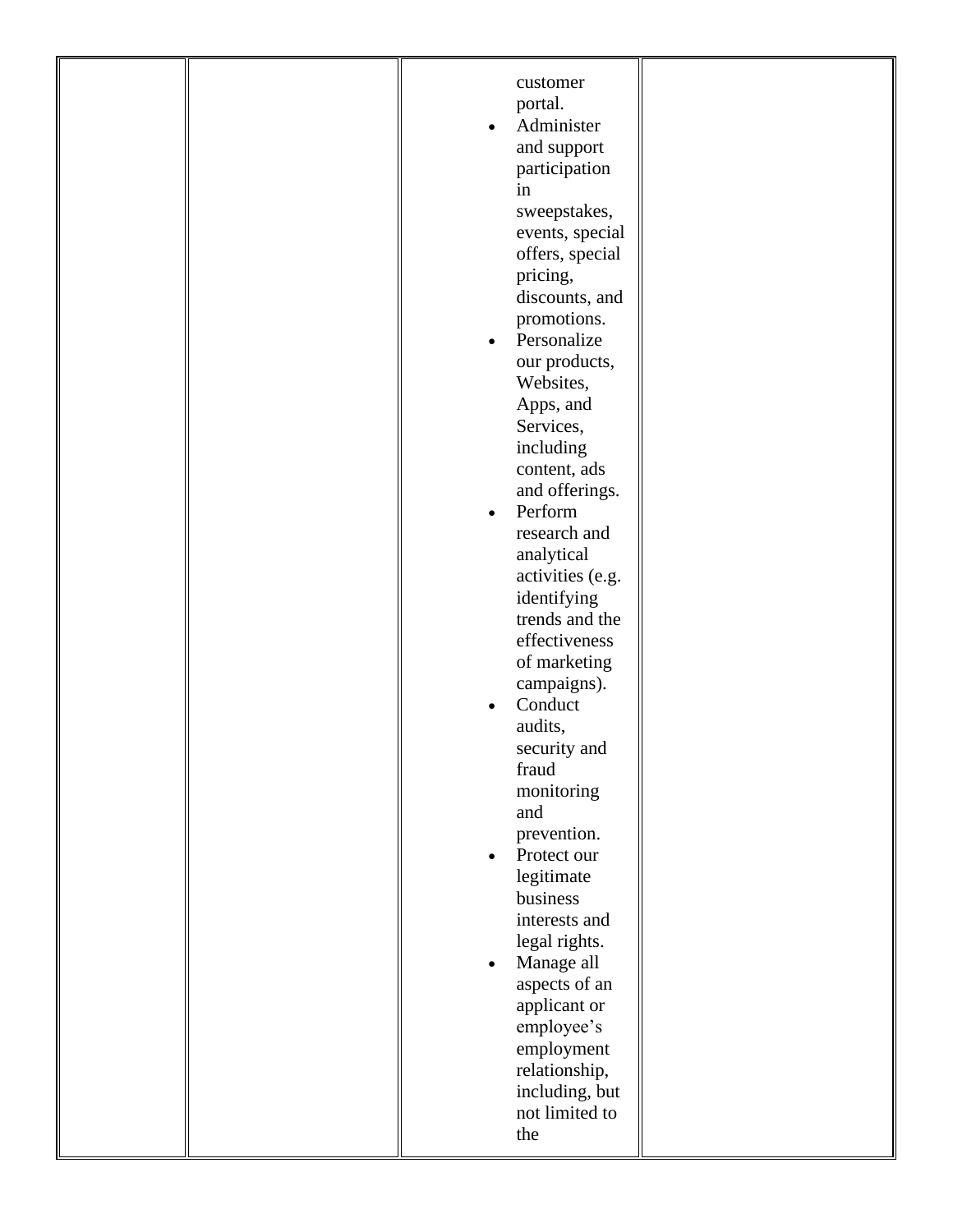|                                                                                                                                                                                                                                                                                                                                                       |                                                                                                                                                                                                                                             | establishment,<br>maintenance,<br>and<br>termination of<br>employment<br>relationships.<br>In connection<br>with legal<br>claims,<br>compliance,<br>regulatory and<br>investigative<br>purposes as<br>necessary<br>(including in<br>connection<br>with law<br>enforcement<br>investigations,<br>legal process,<br>or litigation).                                                                                  |                                                                                                                                                                                                                                                                                                                                                                                                                      |
|-------------------------------------------------------------------------------------------------------------------------------------------------------------------------------------------------------------------------------------------------------------------------------------------------------------------------------------------------------|---------------------------------------------------------------------------------------------------------------------------------------------------------------------------------------------------------------------------------------------|--------------------------------------------------------------------------------------------------------------------------------------------------------------------------------------------------------------------------------------------------------------------------------------------------------------------------------------------------------------------------------------------------------------------|----------------------------------------------------------------------------------------------------------------------------------------------------------------------------------------------------------------------------------------------------------------------------------------------------------------------------------------------------------------------------------------------------------------------|
| Any<br>categories<br>of personal<br>informatio<br>n<br>described<br><u>in</u><br>subdivisio<br>$n(e)$ of<br><b>Section</b><br>1798.80<br>Examples:<br>name,<br>signature,<br>Social<br>Security<br>number,<br>physical<br>characteristic<br>s or<br>description,<br>address,<br>telephone<br>number,<br>passport<br>number,<br>driver's<br>license or | Individual<br>Consumer/<br>Customer;<br>Property<br>Owners,<br>Landlords,<br>Real<br>Estate<br>Agencies,<br>Property<br>Managers,<br>Caretakers<br>, Social<br>Service<br>Providers;<br>and<br>Service<br>Contracts;<br>Service<br>Records. | Complete<br>contracts for<br>our Services<br>as well as any<br>disclosures or<br>other<br>documents<br>required by<br>law.<br>Provide,<br>develop,<br>maintain, and<br>improving our<br>products and<br>Services (e.g.<br>evaluating the<br>performance<br>of our staff,<br>assessing the<br>quality of our<br>products and<br>Services, and<br>helping us<br>improve our<br>Websites,<br>Apps, and<br>processes). | Credit Card<br>Processor;<br>Payment<br>Processing<br>Companies;<br>Technology<br>Service<br>Provider for<br>Routing,<br>Scheduling,<br>Customer<br>Service, Service<br>Notifications,<br>Credit Card<br>Processors, and<br>Billing;<br>IT Service<br>Providers for<br>Customer<br>Satisfaction<br>Surveys/Feedba<br>ck;<br><b>Business</b><br>Process<br><b>Outsourcers</b><br>(BPOS);<br>Workforce<br>Optimization |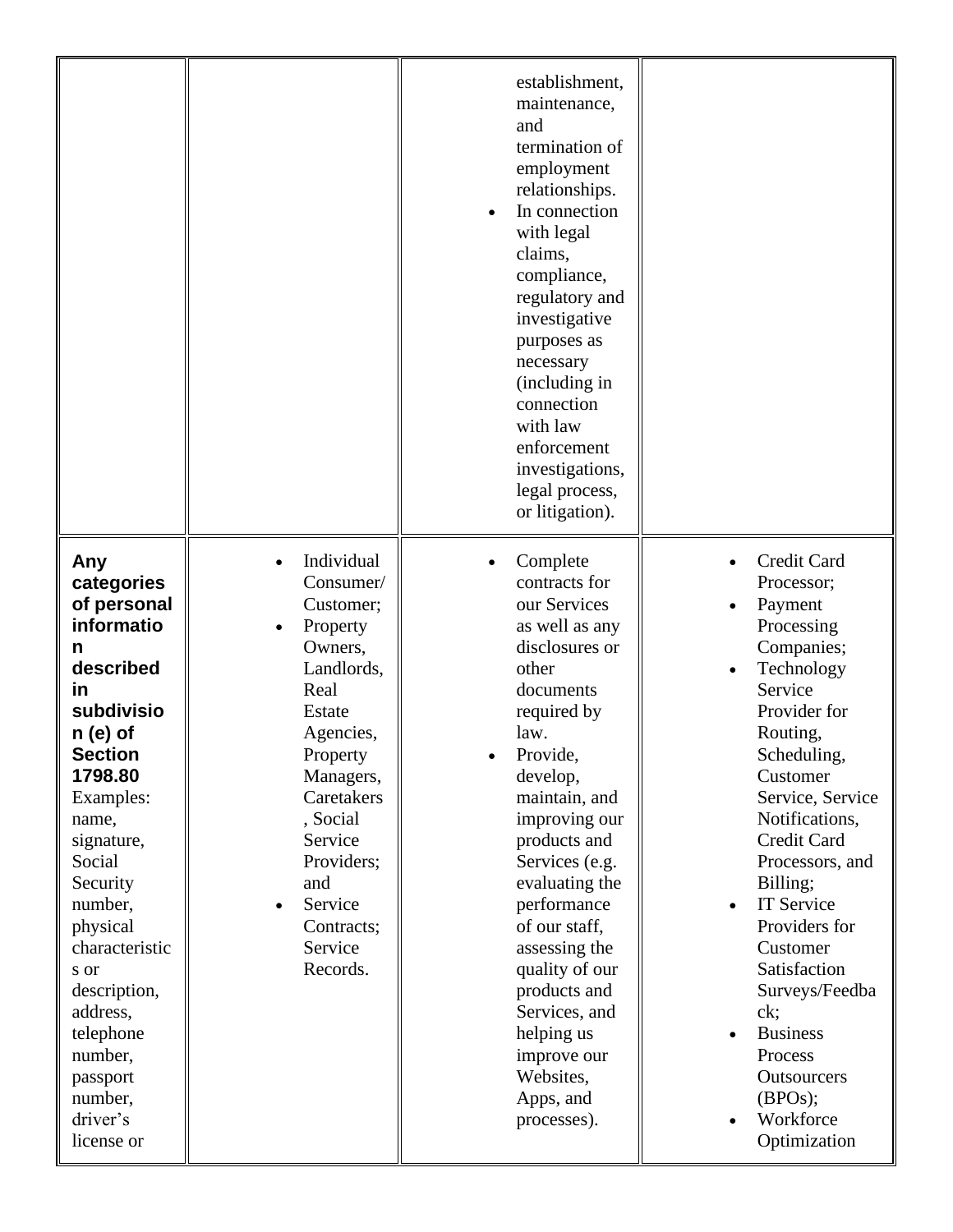| state<br>identification<br>card number,<br>insurance<br>policy<br>number,<br>education,<br>employment,<br>employment<br>history, bank<br>account<br>number,<br>credit card<br>number,<br>debit card<br>number, or<br>any other<br>financial<br>information,<br>medical<br>information,<br>or health<br>insurance<br>information. | Process any<br>$\bullet$<br>applications,<br>forms,<br>requests,<br>inquiries, or<br>other<br>information<br>submitted to<br>us.<br>Send<br>$\bullet$<br>marketing<br>communicatio<br>ns,<br>promotional<br>offers, and<br>periodic<br>customer<br>satisfaction,<br>market<br>research or<br>quality<br>assurance<br>surveys.<br>Communicate<br>$\bullet$<br>with you.<br>Administer<br>$\bullet$<br>and process<br>payments.<br>Create and<br>update your<br>account.<br>Allow<br>creation of<br>and access to<br>an online<br>customer<br>portal.<br>Administer<br>and support<br>participation<br>in<br>sweepstakes,<br>events, special<br>offers, special<br>pricing,<br>discounts, and<br>promotions.<br>Personalize | Application<br>Providers (call<br>recordings and<br>speech<br>analytics);<br>Debt Collectors;<br>$\bullet$<br>and<br>Law Firms. |
|----------------------------------------------------------------------------------------------------------------------------------------------------------------------------------------------------------------------------------------------------------------------------------------------------------------------------------|---------------------------------------------------------------------------------------------------------------------------------------------------------------------------------------------------------------------------------------------------------------------------------------------------------------------------------------------------------------------------------------------------------------------------------------------------------------------------------------------------------------------------------------------------------------------------------------------------------------------------------------------------------------------------------------------------------------------------|---------------------------------------------------------------------------------------------------------------------------------|
|                                                                                                                                                                                                                                                                                                                                  | our products,<br>Websites,                                                                                                                                                                                                                                                                                                                                                                                                                                                                                                                                                                                                                                                                                                |                                                                                                                                 |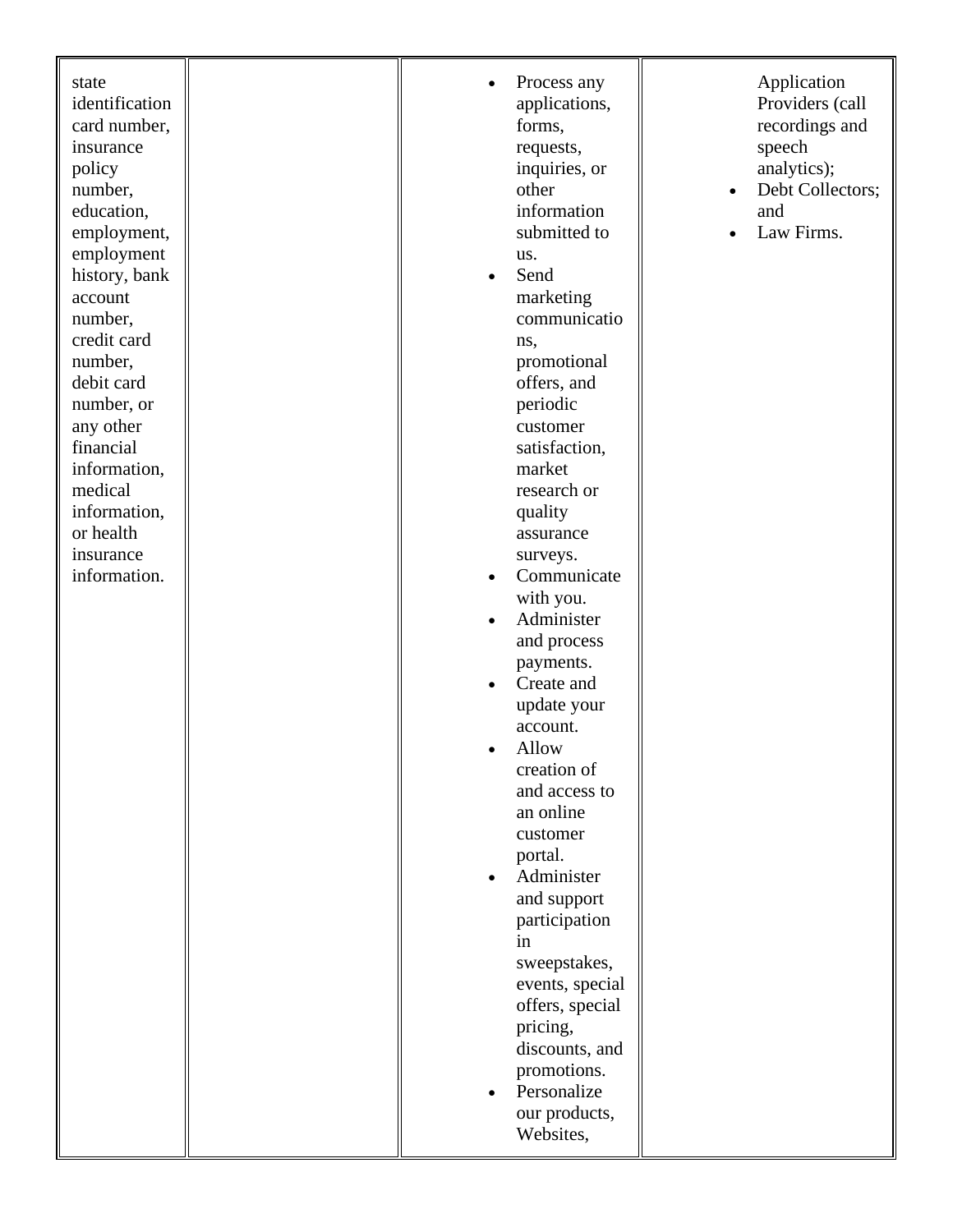|  | Apps, and<br>Services,<br>including<br>content, ads<br>and offerings.<br>Perform<br>$\bullet$<br>research and<br>analytical<br>activities (e.g.<br>identifying<br>trends and the<br>effectiveness<br>of marketing<br>campaigns).<br>Conduct<br>$\bullet$<br>audits,<br>security and<br>fraud<br>monitoring<br>and<br>prevention.<br>Protect our<br>$\bullet$<br>legitimate<br>business<br>interests and<br>legal rights.<br>Manage all<br>$\bullet$<br>aspects of an<br>applicant or<br>employee's<br>employment<br>relationship,<br>including, but<br>not limited to<br>the<br>establishment,<br>maintenance,<br>and<br>termination of<br>employment<br>relationships.<br>In connection<br>with legal<br>claims,<br>compliance,<br>regulatory and |  |
|--|----------------------------------------------------------------------------------------------------------------------------------------------------------------------------------------------------------------------------------------------------------------------------------------------------------------------------------------------------------------------------------------------------------------------------------------------------------------------------------------------------------------------------------------------------------------------------------------------------------------------------------------------------------------------------------------------------------------------------------------------------|--|
|  | investigative<br>purposes as<br>necessary<br>(including in                                                                                                                                                                                                                                                                                                                                                                                                                                                                                                                                                                                                                                                                                         |  |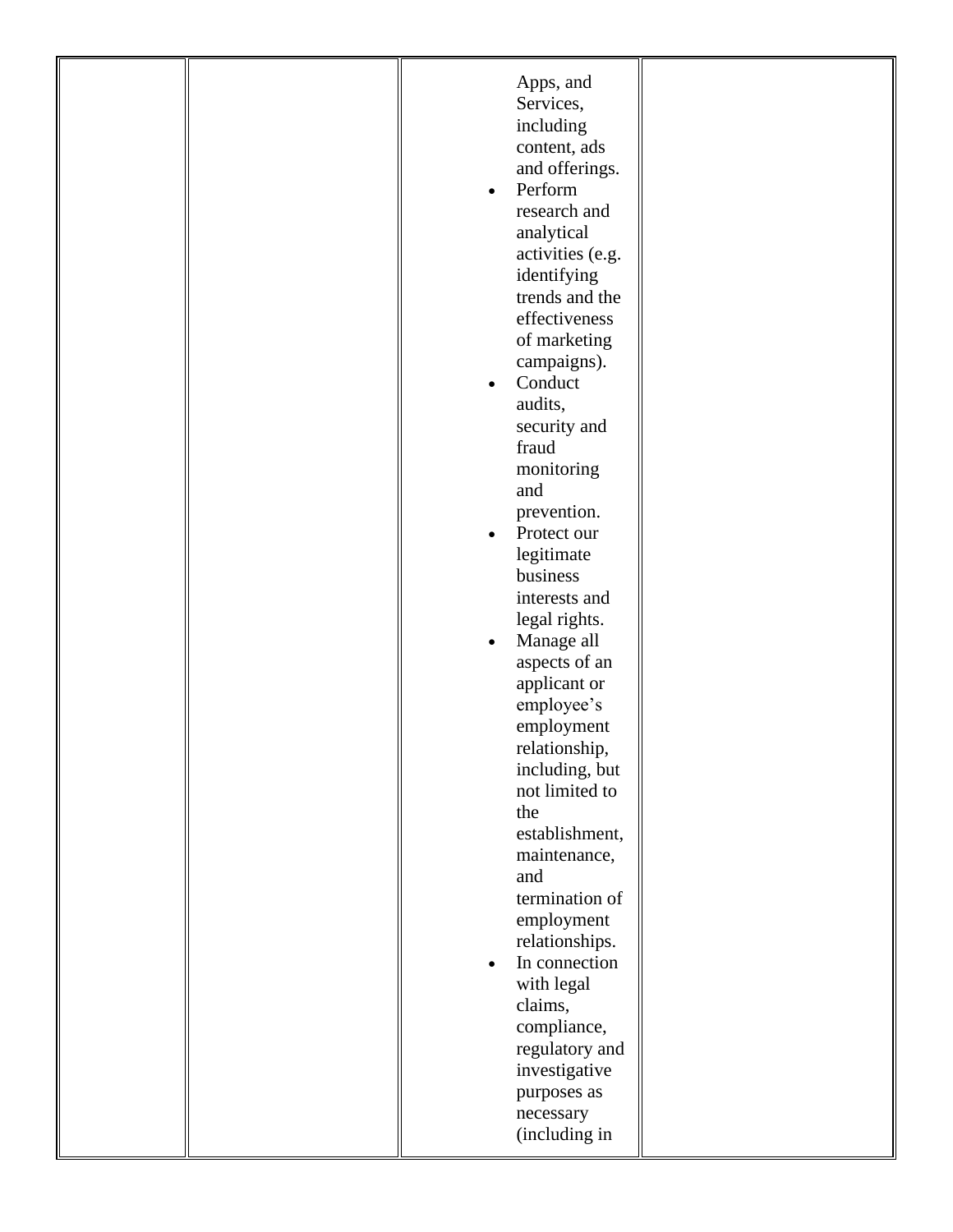|                                                                                                                                                                                                                                                                |                                                                                                                                                                                                     | connection<br>with law<br>enforcement<br>investigations,<br>legal process,<br>or litigation).                                                                                                                                                                                                                                                                                                                                                                                                                                                                                                                                   |                                                                                                                                                                                                                                                                                                                                                                                                                                                                                                                        |
|----------------------------------------------------------------------------------------------------------------------------------------------------------------------------------------------------------------------------------------------------------------|-----------------------------------------------------------------------------------------------------------------------------------------------------------------------------------------------------|---------------------------------------------------------------------------------------------------------------------------------------------------------------------------------------------------------------------------------------------------------------------------------------------------------------------------------------------------------------------------------------------------------------------------------------------------------------------------------------------------------------------------------------------------------------------------------------------------------------------------------|------------------------------------------------------------------------------------------------------------------------------------------------------------------------------------------------------------------------------------------------------------------------------------------------------------------------------------------------------------------------------------------------------------------------------------------------------------------------------------------------------------------------|
| <b>Commerci</b><br>al<br><b>Informatio</b><br>n<br>Examples:<br>records of<br>personal<br>property,<br>products or<br>services<br>purchased,<br>obtained, or<br>considered,<br>or other<br>purchasing<br><b>or</b><br>consuming<br>histories or<br>tendencies. | Property<br>Owners,<br>Landlords,<br>Real<br>Estate<br>Agencies,<br>Property<br>Managers;<br>Caretakers<br>, Social<br>Service<br>Providers;<br>and<br>Service<br>Contracts;<br>Service<br>Records. | Complete<br>contracts for<br>our Services<br>as well as any<br>disclosures or<br>other<br>documents<br>required by<br>law.<br>Provide,<br>develop,<br>maintain, and<br>improving our<br>products and<br>Services (e.g.<br>evaluating the<br>performance<br>of our staff,<br>assessing the<br>quality of our<br>products and<br>Services, and<br>helping us<br>improve our<br>Websites.<br>Apps, and<br>processes).<br>Process any<br>applications,<br>forms,<br>requests,<br>inquiries, or<br>other<br>information<br>submitted to<br>us.<br>Send<br>marketing<br>communicatio<br>ns,<br>promotional<br>offers, and<br>periodic | <b>IT Service</b><br>$\bullet$<br>Provider for<br>Routing,<br>Scheduling,<br>Customer<br>Service, Service<br>Notifications,<br>Credit Card<br>Processors, and<br>Billing;<br>Technology<br>$\bullet$<br>Service<br>providers for<br>Customer<br>Satisfaction<br>Surveys and/or<br>Feedback;<br><b>Business</b><br>Process<br>Outsourcers<br>(BPOS);<br>Workforce<br>$\bullet$<br>Optimization<br>Application<br>Providers (call<br>recordings and<br>speech<br>analytics); and<br>Application<br>Support<br>Providers. |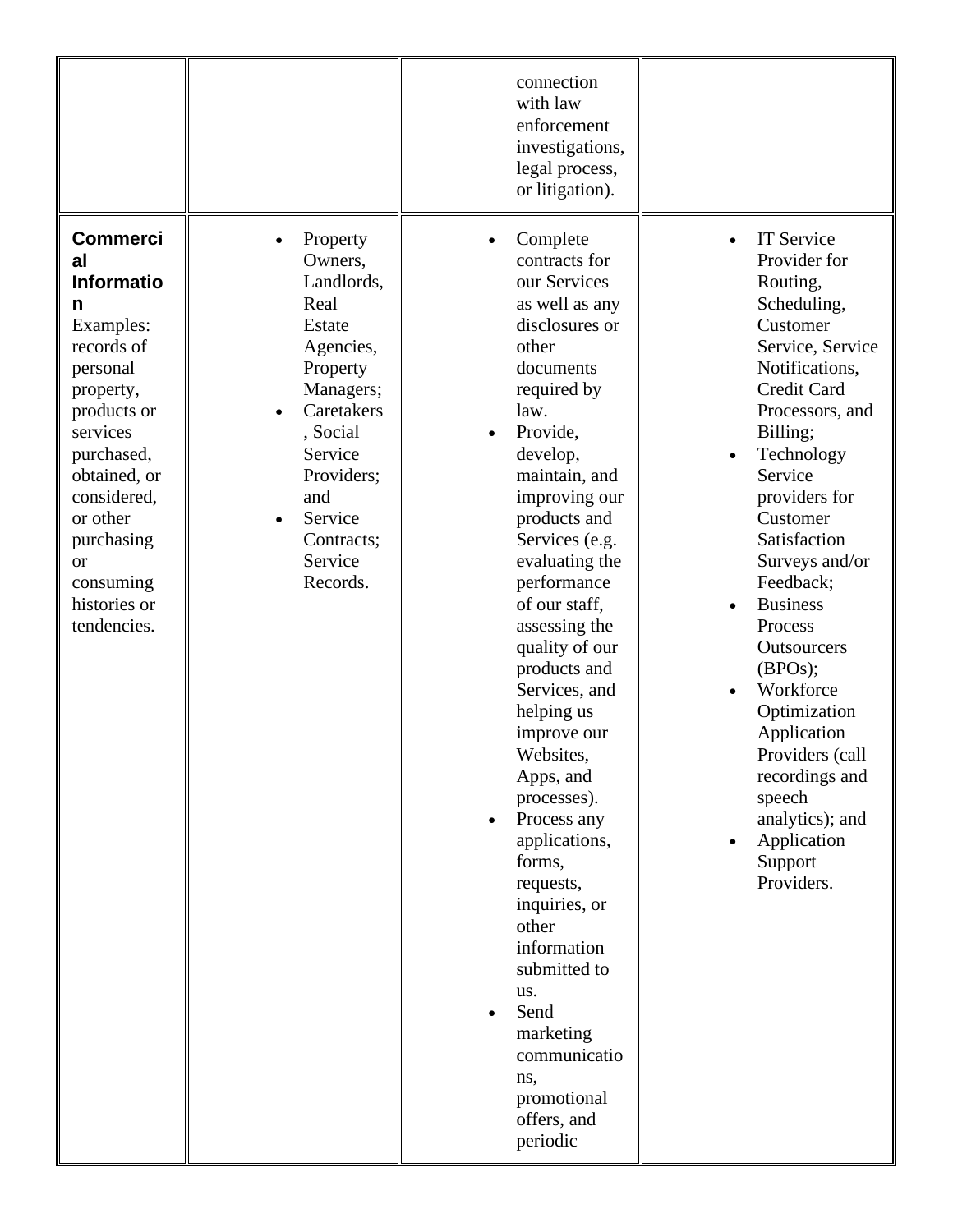|  | customer<br>satisfaction,<br>market<br>research or<br>quality<br>assurance<br>surveys.<br>Communicate<br>$\bullet$<br>with you.<br>Administer<br>$\bullet$<br>and process<br>payments.<br>Create and<br>$\bullet$<br>update your<br>account.<br>Allow<br>$\bullet$<br>creation of<br>and access to<br>an online<br>customer<br>portal.<br>Administer<br>$\bullet$<br>and support<br>participation<br>in<br>sweepstakes,<br>events, special<br>offers, special<br>pricing,<br>discounts, and<br>promotions.<br>Personalize<br>our products,<br>Websites,<br>Apps, and<br>Services,<br>including<br>content, ads<br>and offerings.<br>Perform<br>$\bullet$<br>research and<br>analytical<br>activities (e.g.<br>identifying<br>trends and the<br>effectiveness<br>of marketing<br>campaigns). |  |
|--|---------------------------------------------------------------------------------------------------------------------------------------------------------------------------------------------------------------------------------------------------------------------------------------------------------------------------------------------------------------------------------------------------------------------------------------------------------------------------------------------------------------------------------------------------------------------------------------------------------------------------------------------------------------------------------------------------------------------------------------------------------------------------------------------|--|
|  | Conduct<br>audits,                                                                                                                                                                                                                                                                                                                                                                                                                                                                                                                                                                                                                                                                                                                                                                          |  |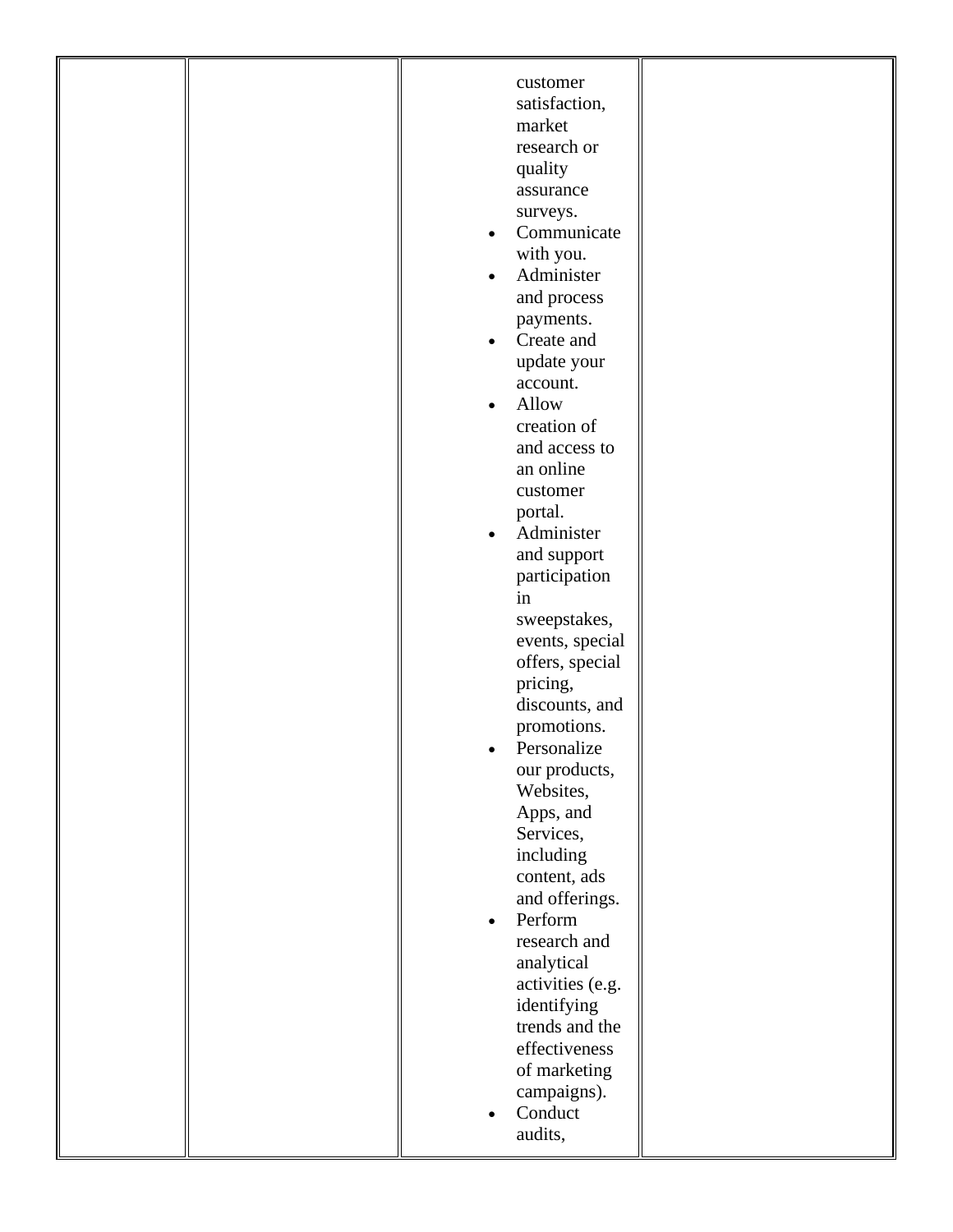|             |            | security and<br>fraud<br>monitoring<br>and<br>prevention.<br>Protect our<br>legitimate<br>business<br>interests and<br>legal rights.<br>Manage all<br>aspects of an<br>applicant or<br>employee's<br>employment<br>relationship,<br>including, but<br>not limited to<br>the<br>establishment,<br>maintenance,<br>and<br>termination of<br>employment<br>relationships.<br>In connection<br>with legal<br>claims,<br>compliance,<br>regulatory and<br>investigative<br>purposes as<br>necessary<br>(including in<br>connection<br>with law<br>enforcement<br>investigations,<br>legal process,<br>or litigation). |                  |
|-------------|------------|------------------------------------------------------------------------------------------------------------------------------------------------------------------------------------------------------------------------------------------------------------------------------------------------------------------------------------------------------------------------------------------------------------------------------------------------------------------------------------------------------------------------------------------------------------------------------------------------------------------|------------------|
| Internet or | Individual | Customize the                                                                                                                                                                                                                                                                                                                                                                                                                                                                                                                                                                                                    | Technology       |
| other       | Consumer/  | content or                                                                                                                                                                                                                                                                                                                                                                                                                                                                                                                                                                                                       | Service          |
| electronic  | Customer;  | functionality                                                                                                                                                                                                                                                                                                                                                                                                                                                                                                                                                                                                    | Provider for     |
| network     | Third-     | of our                                                                                                                                                                                                                                                                                                                                                                                                                                                                                                                                                                                                           | Routing,         |
| activity    | party Lead | Websites.                                                                                                                                                                                                                                                                                                                                                                                                                                                                                                                                                                                                        | Scheduling,      |
| informatio  | Aggregato  | Customize the                                                                                                                                                                                                                                                                                                                                                                                                                                                                                                                                                                                                    | Customer         |
| n           | rs;        | online ads,                                                                                                                                                                                                                                                                                                                                                                                                                                                                                                                                                                                                      | Service, Service |
| Examples:   | SEO and    | special                                                                                                                                                                                                                                                                                                                                                                                                                                                                                                                                                                                                          | Notifications,   |
| browsing    | <b>SEM</b> | promotions, e-                                                                                                                                                                                                                                                                                                                                                                                                                                                                                                                                                                                                   | Credit Card      |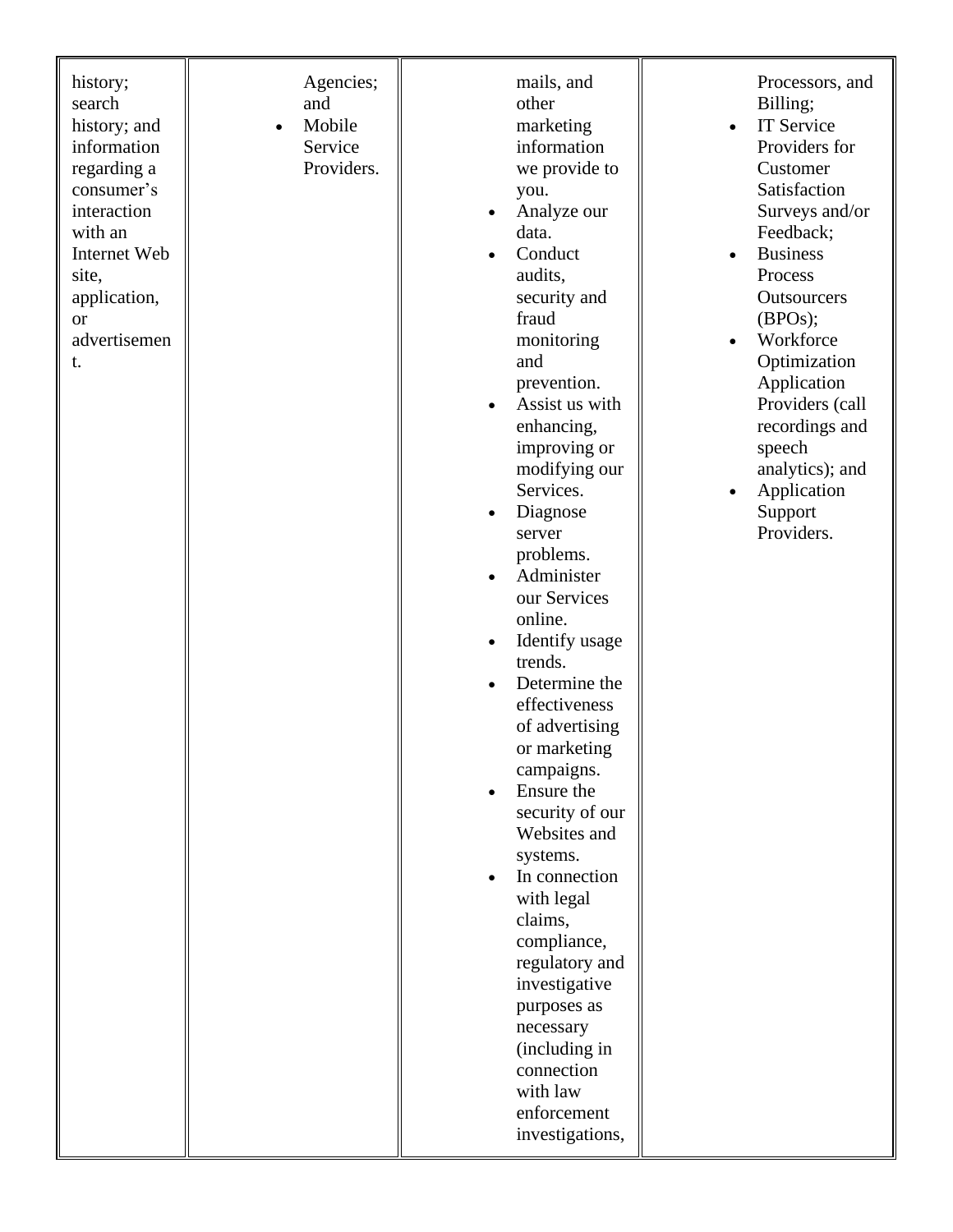|                                                                                                                                                                                                                                                                                                                     |                                                                                                                                                                                                   | legal process,<br>or litigation).<br>In<br>$\bullet$<br>circumstances<br>in which we<br>believe our<br>Services,<br>Apps, and/or<br>Website are<br>being or have<br>been used in<br>violation of<br>our Terms of<br>Use,<br>applicable law<br>or otherwise<br>in the<br>commission<br>of a crime.                                                                                                     |                                                                                                                                                                |
|---------------------------------------------------------------------------------------------------------------------------------------------------------------------------------------------------------------------------------------------------------------------------------------------------------------------|---------------------------------------------------------------------------------------------------------------------------------------------------------------------------------------------------|-------------------------------------------------------------------------------------------------------------------------------------------------------------------------------------------------------------------------------------------------------------------------------------------------------------------------------------------------------------------------------------------------------|----------------------------------------------------------------------------------------------------------------------------------------------------------------|
| Geolocatio<br>n data<br>Examples:<br>geographic<br>location<br>(latitude and<br>longitude) of<br>an Internet-<br>connected<br>device such<br>as a cell<br>phone, tablet<br>or computer<br>or any other<br>device<br>connected to<br>the internet<br>and used to<br>visit our<br>Websites or<br>use our<br>Software. | Collection<br>Technolog<br>y;<br>Individual<br>Consumer/<br>Customer;<br>Third-<br>party Lead<br>Aggregato<br>rs;<br>SEO and<br><b>SEM</b><br>Agencies;<br>and<br>Mobile<br>Service<br>Providers. | Customize the<br>content or<br>functionality<br>of our<br>Websites.<br>Customize the<br>online ads,<br>special<br>promotions, e-<br>mails, and<br>other<br>marketing<br>information<br>we provide to<br>you.<br>Analyze our<br>data.<br>Conduct<br>audits,<br>security and<br>fraud<br>monitoring<br>and<br>prevention.<br>Assist us with<br>enhancing,<br>improving or<br>modifying our<br>Services. | Application<br>Support<br>Providers; and<br>Technology<br>Service<br>Provider for<br>Routing,<br>Scheduling,<br>Customer<br>Service, Service<br>Notifications. |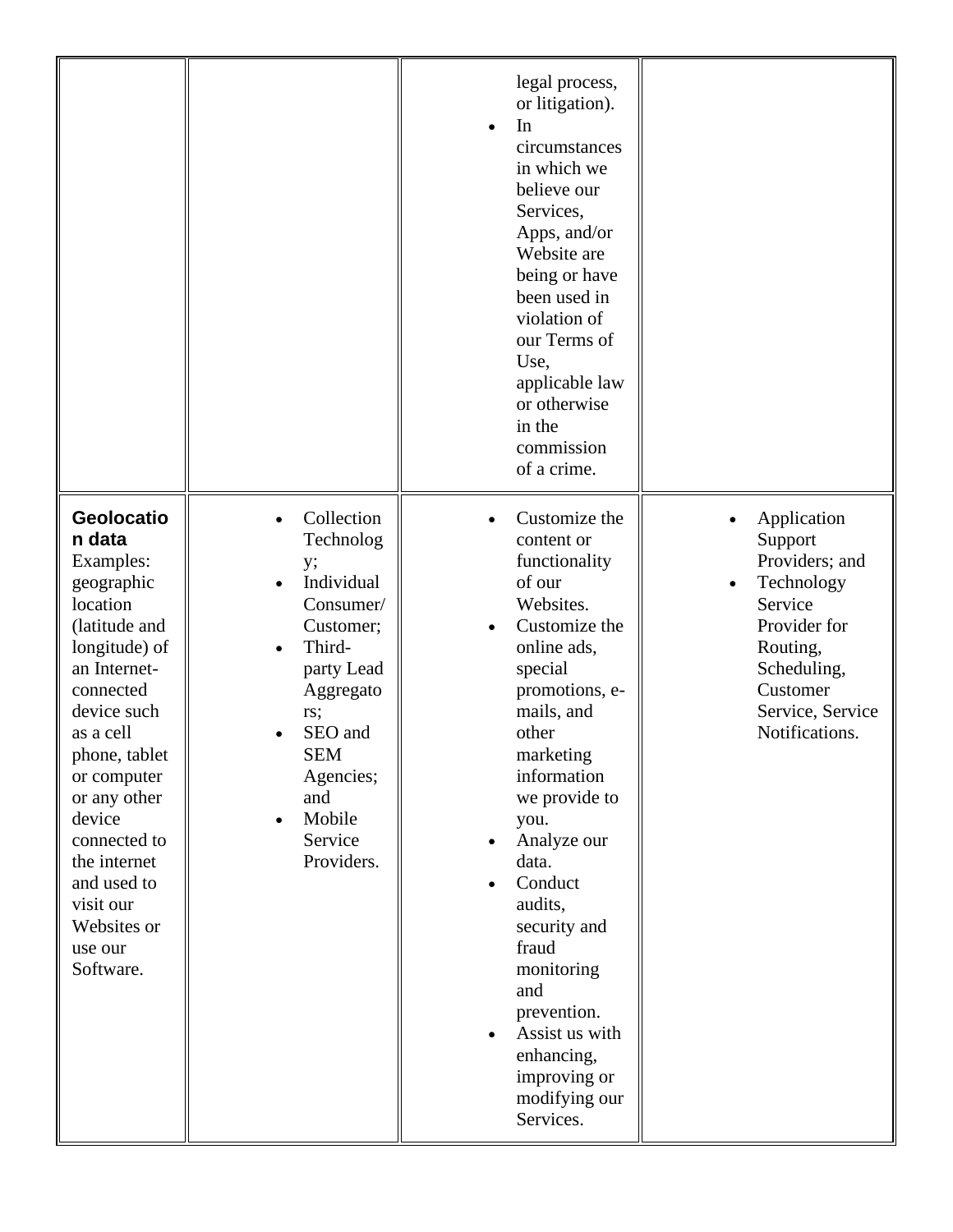|  | Diagnose<br>server<br>problems.<br>Administer<br>$\bullet$<br>our Services<br>online.<br>Identify usage<br>$\bullet$<br>trends.<br>Determine the<br>$\bullet$<br>effectiveness<br>of advertising<br>or marketing<br>campaigns.<br>Ensure the<br>$\bullet$<br>security of our<br>Websites and<br>systems.<br>Protect the<br>$\bullet$<br>rights and/or<br>property of us<br>or a third<br>party.<br>In connection<br>$\bullet$<br>with legal<br>claims,<br>compliance,<br>regulatory and<br>investigative<br>purposes as<br>necessary<br>(including in<br>connection<br>with law<br>enforcement<br>investigations,<br>legal process,<br>or litigation).<br>In<br>$\bullet$<br>circumstances<br>in which we<br>believe our<br>Services,<br>Apps, and/or<br>Website are<br>being or have |  |
|--|---------------------------------------------------------------------------------------------------------------------------------------------------------------------------------------------------------------------------------------------------------------------------------------------------------------------------------------------------------------------------------------------------------------------------------------------------------------------------------------------------------------------------------------------------------------------------------------------------------------------------------------------------------------------------------------------------------------------------------------------------------------------------------------|--|
|  | been used in<br>violation of<br>our Terms of<br>Use,<br>applicable law                                                                                                                                                                                                                                                                                                                                                                                                                                                                                                                                                                                                                                                                                                                |  |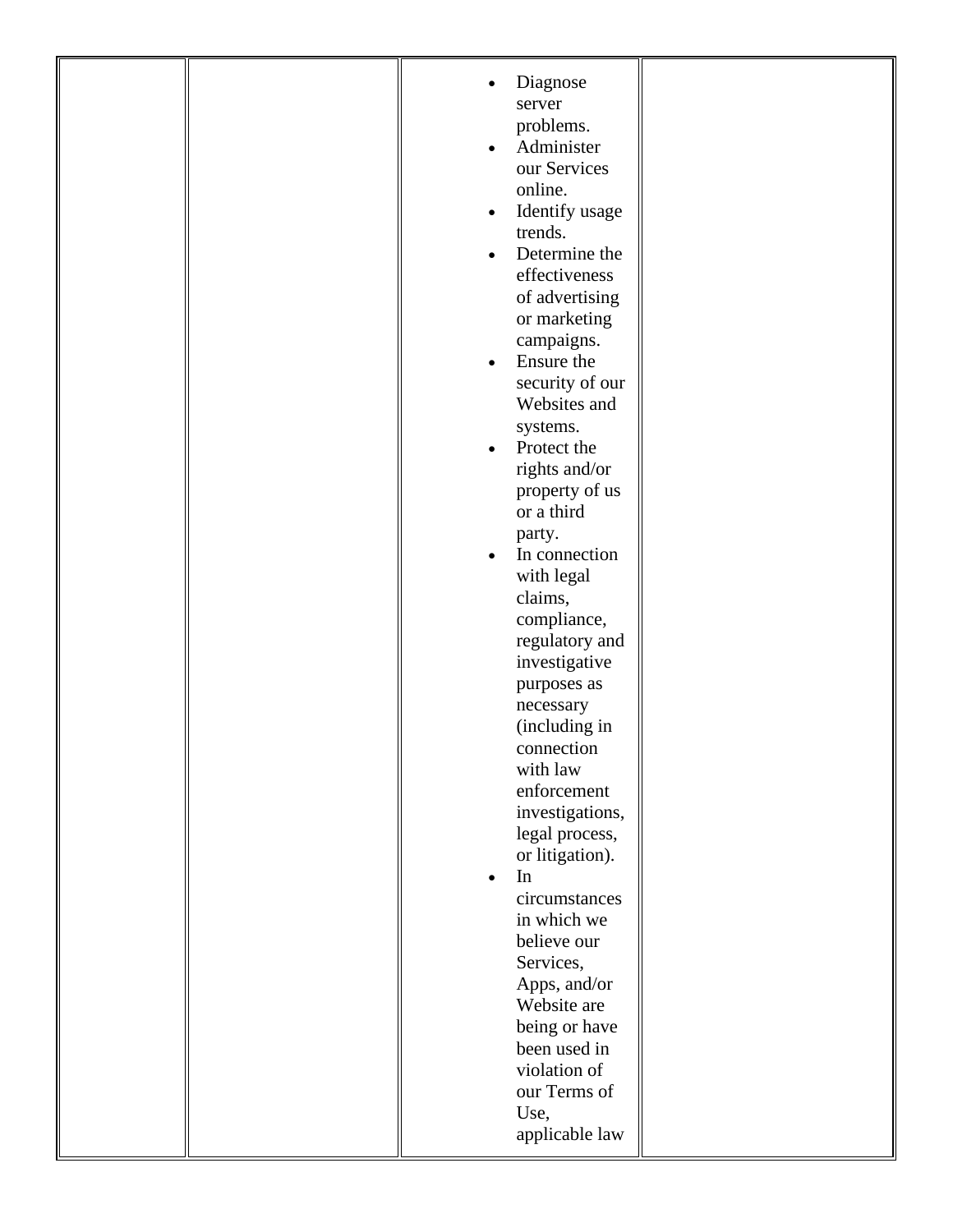|  | or otherwise<br>in the<br>commission<br>of a crime. |  |
|--|-----------------------------------------------------|--|
|--|-----------------------------------------------------|--|

- 8. **Your CCPA Rights:** Subject to certain exceptions, the CCPA affords you the following rights:
	- . **Right to Know/Access Personal Information Collected, Disclosed, or Sold.**

You have the right to request that we disclose the following information for the 12 month period preceding your request:

- 1. The categories of personal information that we have collected about that consumer;
- 2. The categories of sources from which the personal information was collected;
- 3. The business or commercial purpose for collecting or selling the personal information;
- 4. The categories of third parties with whom we share the personal information; and/or
- 5. The specific pieces of personal information we have collected about that consumer.

## a. **Right to Request Deletion of Personal Information**

You have the right to request that we delete any personal information about the consumer that we have collected or that we maintain.

## b. **Right to Not Be Discriminated Against**

You have the right not to receive discriminatory treatment from us for the exercise of the privacy rights conferred by CCPA and listed in this CCPA Privacy Notice.

# 9. **How to Exercise Your CCPA Rights**

- . **Submitting a Request to Know or Request to Delete.** You may submit a Request to Know or a Request to Delete by calling us at 866-462-8040 or by using this [interactive webform.](https://privacyportal-cdn.onetrust.com/dsarwebform/8be06592-31bf-480c-a98a-1b8671cdd8b7/8dd88b34-86e1-472c-8a11-5c17bcbe7c3a.html) PLEASE NOTE THAT SUCH REQUESTS CAN ONLY BE MADE VIA THESE METHODS; CONSUMERS WHO MAKE REQUESTS TO BRANCHES OR TECHNICIANS WILL BE REDIRECTED TO SUBMIT A NEW REQUEST USING ONE OF THESE APPROVED METHODS.
- a. **Verification Methods.** Once you submit a request, we will verify that you are the consumer to which the request pertains by matching your **name**, **email address**, **physical address, telephone number, and/or last date of service** with information we maintain. Depending on the type of request you submit, we will attempt to match either two or three of these data points you provided. If we are unable to verify your request with the data points you provided, we may reach out to you for additional information to verify your request.

## 10.**How to Authorize an Agent to Exercise Your Rights**

You have the right to designate an authorized agent to exercise your CCPA rights. To designate an authorized agent, you must either provide the agent with an executed power of attorney or provide the authorized agent with written permission, signed by you, to exercise your CCPA rights. The agent must also be registered with the California Secretary of State.